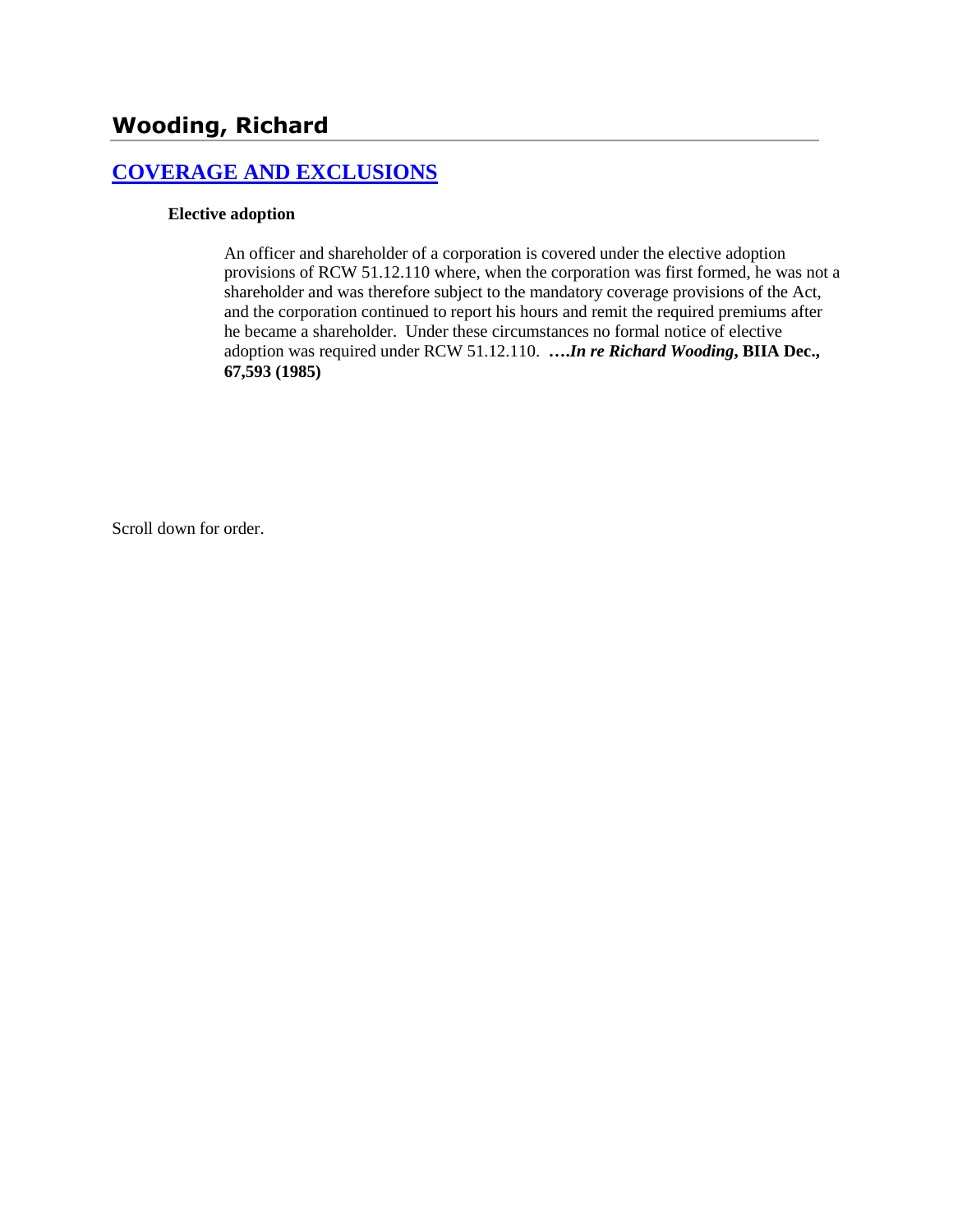#### **BEFORE THE BOARD OF INDUSTRIAL INSURANCE APPEALS STATE OF WASHINGTON**

**)**

**IN RE: RICHARD A. WOODING ) DOCKET NO. 67,593**

**CLAIM NO. J-373942 ) DECISION AND ORDER**

APPEARANCES:

Claimant, Richard A. Wooding, by Boettcher, LaLonde, Kleweno, Witteman and Schreiber, per Jeffery M. Witteman

Employer, Technical Castings, Incorporated, by Lewis Jurgens, President

Department of Labor and Industries, by The Attorney General, per H. Andrew Saller, Assistant

This is an appeal filed by the claimant on April 27, 1984 from an order of the Department of Labor and Industries dated April 18, 1984. The order adhered to the provisions of a Department order dated February 16, 1984, rejecting the claimant's application for benefits under the Industrial Insurance Act, on grounds the claimant was an executive officer, shareholder, and director of the employer, Technical Castings, Inc., and the employer had not made provisions for coverage by elective adoption. The Department order is **REVERSED** and the claim is **REMANDED**.

# **PROCEDURAL STATUS AND EVIDENTIARY RULINGS**

Pursuant to RCW 51.52.104 and RCW 51.52.106, this matter is before the Board for review and decision on a timely Petition for Review filed by the claimant to a Proposed Decision and Order issued on September 24, 1984 in which the order of the Department dated April 18, 1984 was affirmed.

The Board has reviewed the evidentiary rulings in the record of proceedings and finds that no prejudicial error was committed. Said rulings are hereby affirmed.

# **THE FACTS**

The employer corporation was formed in July, 1982, and Richard A. Wooding was one of the original officers (Vice-President) and directors. Despite this status, Mr. Wooding was paid a regular wage, did not have an office of his own, and performed no "executive functions". He was considered by the company to be a foundry employee and a mandatorily covered worker. Mr. Wooding's hours were included in the computation of worker hours supplied to the Department for purposes of industrial insurance premium calculation and payment. In November 1983, he also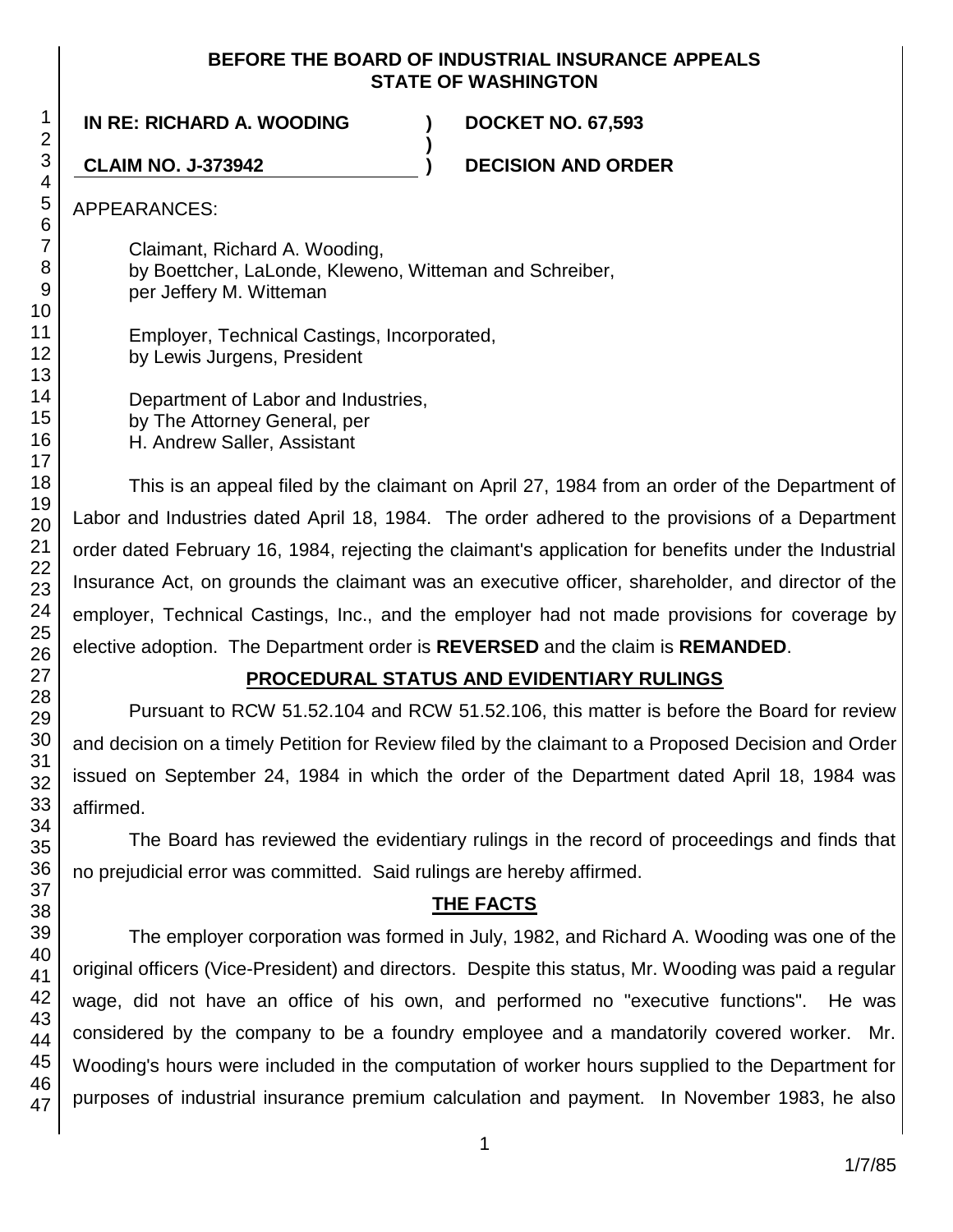became a shareholder of the corporation. The company continued to include Mr. Wooding's hours in its quarterly report to the Department of Labor and Industries, but did not additionally file, on any specially designated form, its intent to electively adopt coverage for Mr. Wooding. On January 24, 1984, during the course of his employment, claimant Wooding was injured. A claim for benefits was filed with the Department, which by final order of April 18, 1984 rejected the claim--allegedly no elective coverage having been made.

# **APPLICATION OF THE LAW**

Although other subsections of RCW 51.12.020 have been subject to extensive amendment in the last few years, from the date of incorporation of Technical Castings, Inc. through the date of claimant Wooding's on-the-job injury, subsection (9) of that statute has read:

> "The following are the only employments which shall not be included within the mandatory coverage of this title: ...

> (9) Any executive officer elected and empowered in accordance with the articles of incorporation or by-laws of a corporation who at all times during the period involved is also a director and shareholder of the corporation....However, any corporation may elect to cover such officers who are in fact employees of the corporation in the manner provided by RCW 51.12.110." (Emphasis supplied)

In a decision of this Board In re James F. Cunningham, Docket No. 62,725, Decision of August 12, 1983, a similar issue was presented with respect to whether elective adoption coverage had been validly made for agricultural workers, excluded from mandatory coverage under subsection (6) of RCW  $51.12.020<sup>1</sup>$  We held there that the employer's intent to electively cover all employees, even those otherwise excluded from mandatory coverage, coupled with payment of full premiums on such employees accompanying written quarterly reports, together with the Department's acceptance of those premium payments, amounted to a "writing" sufficient for elective adoption under RCW 51.12.110 as it then provided.

In the Cunningham appeal, all events transpired prior to January 1, 1983. In the Wooding appeal now before us, that date sparks alertness toward two events which occurred subsequent thereto, i.e., Mr. Wooding's achieving shareholder's status, and the date of his injury. The significance of January 1, 1983 springs from the fact that as of that date an amendment (Laws of

l

<sup>&</sup>lt;sup>1</sup> Subsequent to that decision the Supreme Court in Macias v. Department of Labor and Industries, 100 Wn.2d 263 (1983), declared unconstitutional RCW 51.12.020(6). Still, our reasoning in the Cunningham decision relating to employer acts necessary to effect elective adoption are appropriate for reference in our analysis here.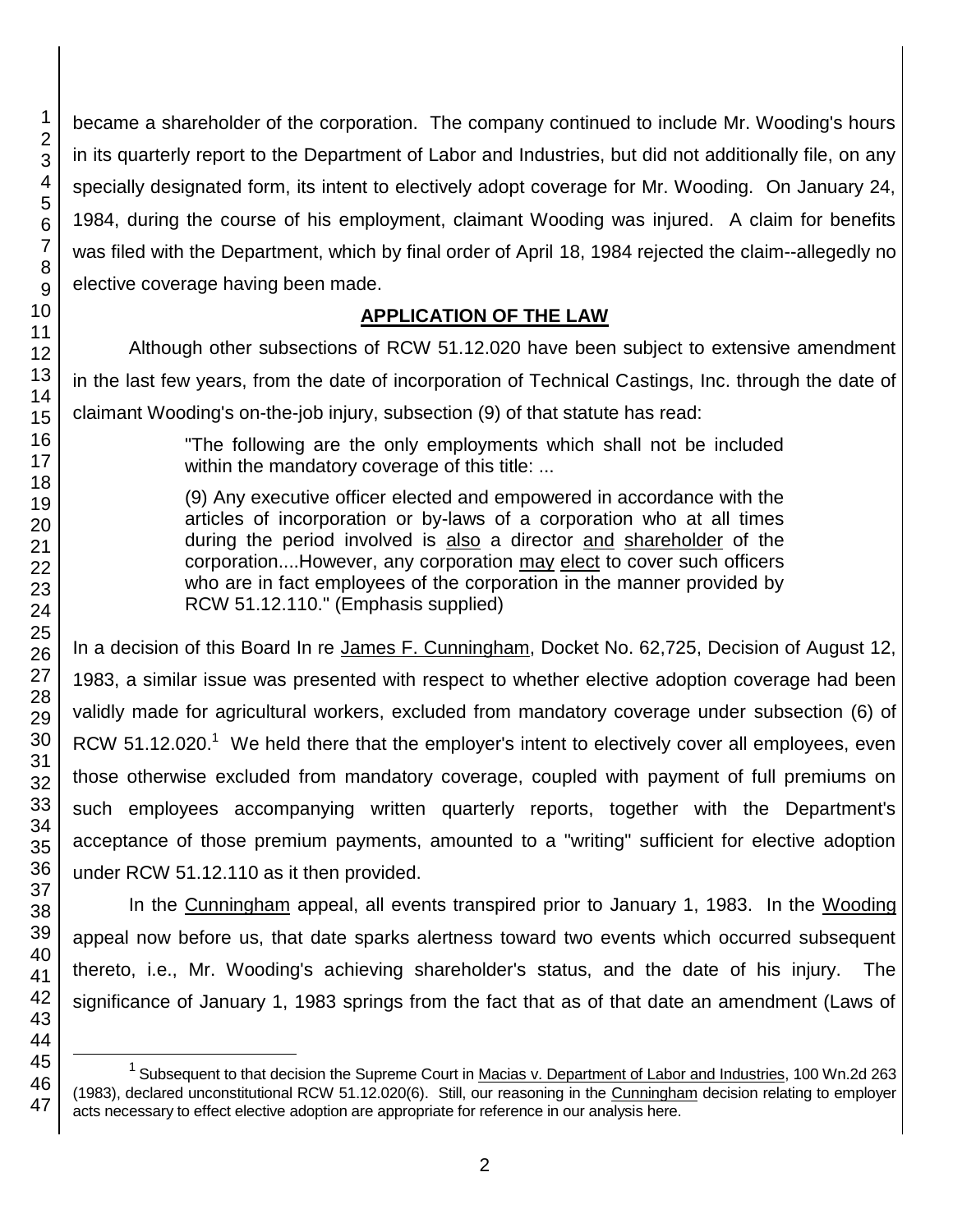1982, chapter 63, § 17) to RCW 51.12.110 became effective, relating to the manner of providing notice for elective adoption coverage. That section as amended now reads in material part:

> "Any employer who has in his or her employment any person or persons excluded from mandatory coverage pursuant to RCW 51.12.020(1), (2), (3), (4), (6), (7), (8), or (9) may file notice in writing with the director, on such forms as the department may provide, of his or her election to make such persons otherwise excluded subject to this title. The employer shall forthwith display in a conspicuous manner about his or her work, and in a sufficient number of places to reasonably inform his or her workers of the fact, printed notices furnished by the department stating that he or she has so elected. Said election shall become effective upon the filing of said notice in writing ...". (Underlining added)

Clearly, prior to November 1983 Mr. Wooding did not meet the test of a person excluded from mandatory coverage under the Act. Although he was an officer and director of the corporation since its inception in 1982, Mr. Wooding did not become also a shareholder until more than a year later. Since RCW 51.12.020(9) describes executive officers not falling within the Act's mandatory coverage as those who are in addition both directors and shareholders, Mr. Wooding did not fall within that description prior to November 1983. Until that time, he was in fact mandatorily covered.

When the corporation then determined to recognize Mr. Wooding for his participation and encourage his continued commitment to a growing business by giving him shares of stock, it in no way was attempting to change his status as a covered employee. For that reason the company did not change its already established practice of reporting his hours and paying premiums thereon. Neither did the Department, obviously, stop accepting the premiums the company paid on his hours.

Subsection (9) of RCW 51.12.020 was enacted in 1979 (Laws of 1979, chapter 128, sec. 1) to make clear that overhead costs of small corporations would be automatically shielded from the mandatory burdens of workers' compensation premiums on their corporate executive officers. The class created by that section applies to all corporations, large and small alike, but the financial impact of officers' premiums on the costs of large corporations is slight compared to that of closely-held businesses. The statute was amended to reverse the burdensome impact on small corporations created by the Supreme Court's decision in Jepson v. Department of Labor and Industries, 89 Wn.2d 394 (1977), while still giving all corporations the ability to cover such officers who are in fact employees, on an elective basis.

1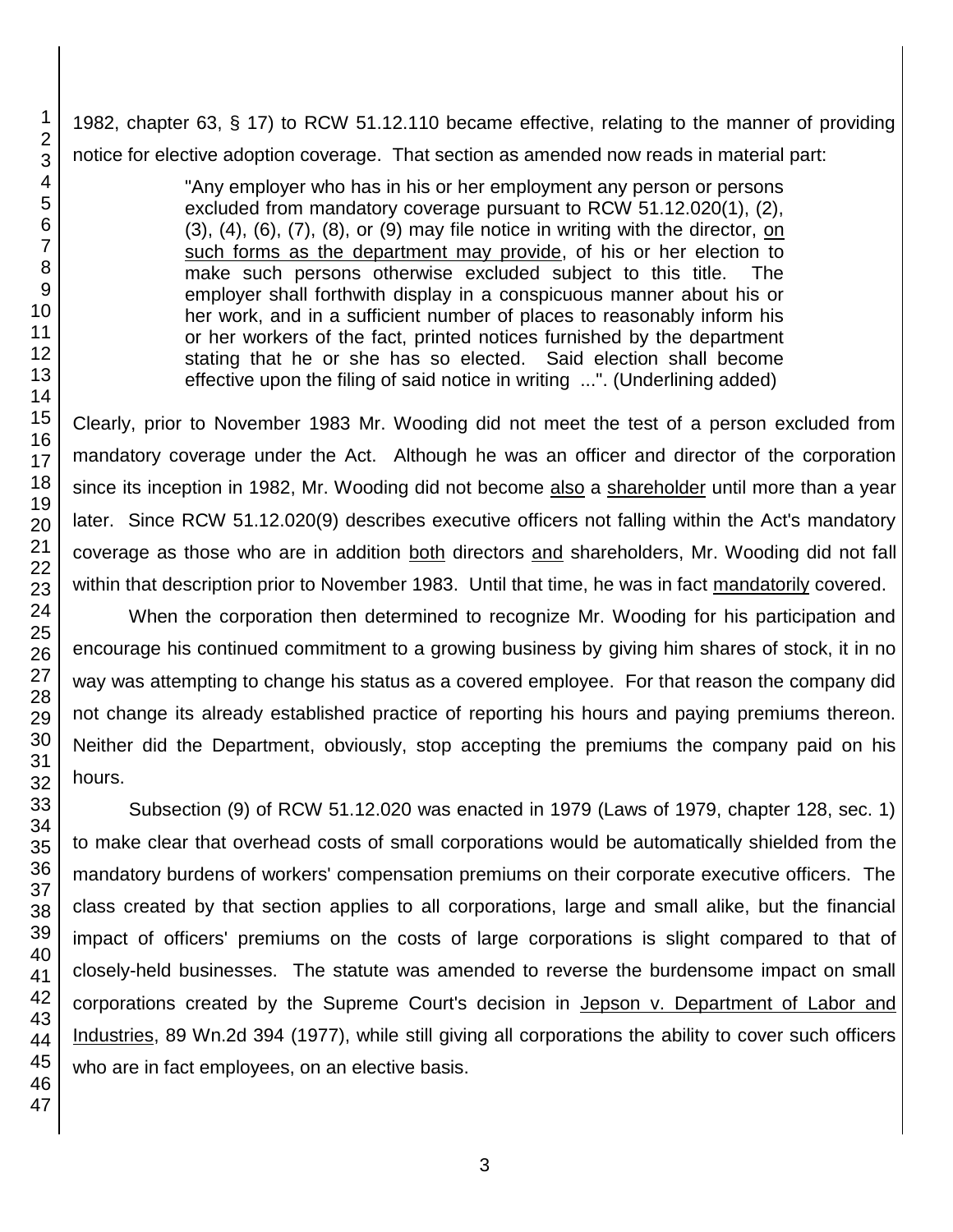The procedure for giving notice of elective adoption prior to January 1, 1983, did not require the filing of a specific form or document to achieve elective coverage. As well as clarifying the specific classes of excluded employments to whom notice of elective adoption applied, the 1982 amendment to RCW 51.12.110 added the phrase underlined above. Did the legislature intend thereby to exclude workers from coverage under the Act who, being mandatorily covered when the amendment became effective, might later meet the test of a person excluded from mandatory coverage -- where there was no intent by the employer to exclude that person from coverage and where continued coverage was presumed by reporting of hours and payment of premiums -- merely because the specific Department - provided form was not prepared by the employer? We find no such legislative intent. We understand that section to rightfully prohibit small and large corporate employers alike from claiming post-injury coverage simply by asserting the willingness to pay retroactive premiums. We do not understand the legislature to have desired the withdrawal of previous coverage under the particular facts in the present appeal.

It seems logical to us that, once this industrial insurance account was opened with the Department and the business was started up, that the hours properly reported on all mandatorily covered employees together with premiums paid thereon evidenced a notice that continued coverage for such employees is desired so long as hours are reported and premiums paid. We do not think the legislature intended an additional requirement that a new form must be filed, except as to persons who were never previously included under the mandatory coverage of the Act and the employer thereafter desired to electively cover them. To hold otherwise would frustrate the liberal construction of the Act for the purpose of reducing to a minimum the suffering and economic loss arising from injuries and/or death occurring in the course of employment. See RCW 51.12.010.

The result achieved by this analysis is fair to the Department and to all employers supporting the state fund through payment of their premiums. The integrity of the Accident and Medical Aid Funds is in no way impaired by our holding in this case. The Department did, in fact, receive in premium income exactly as much as it would have received had Technical Castings filed the Department - supplied "proper form" of elective adoption in November 1983 when Mr. Wooding became a shareholder. Under the totality of these circumstances, we hold that Mr. Wooding was a covered employee under the Act at the time of his injury on January 24, 1984. His claim should be adjudicated on that basis.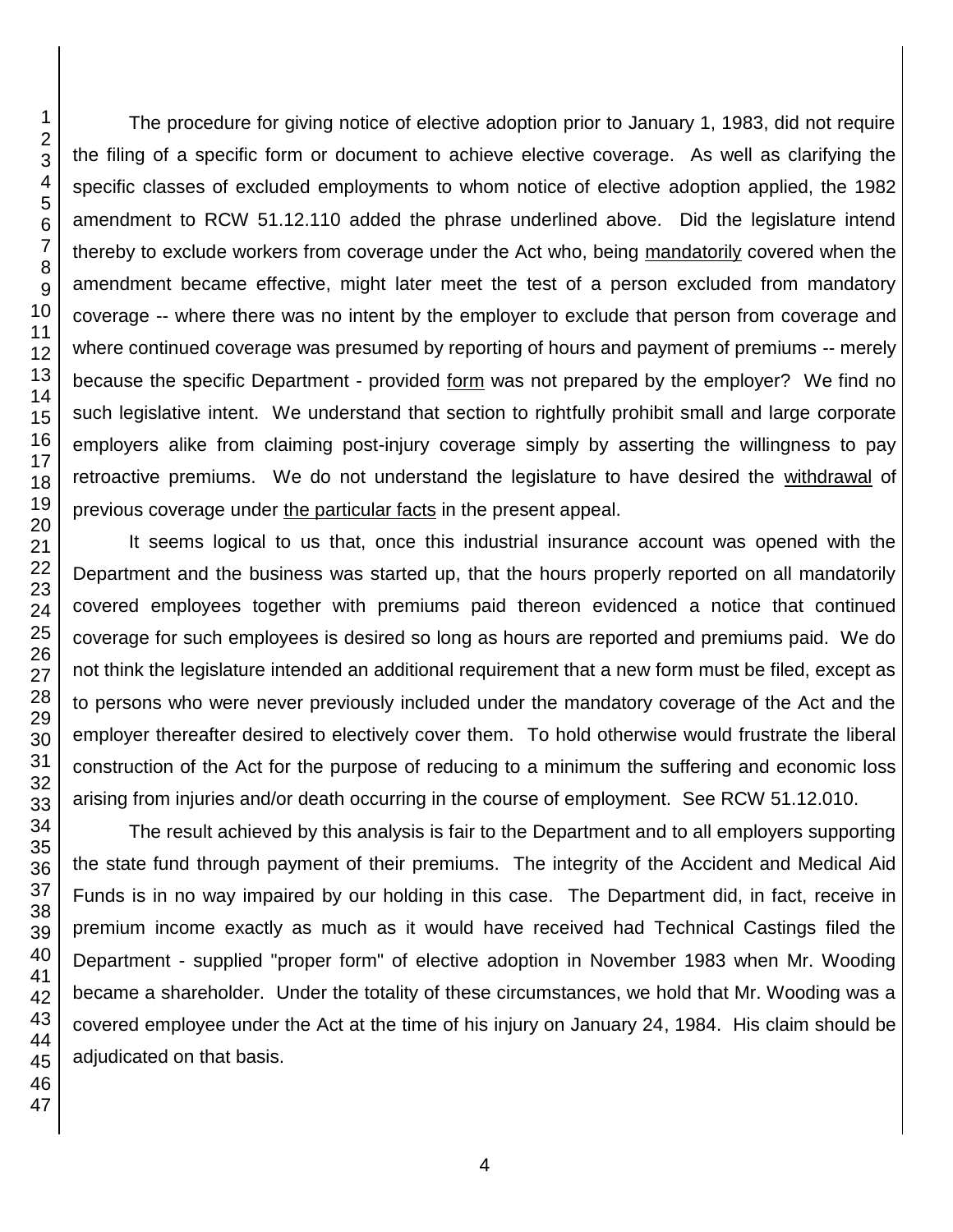After consideration of the Proposed Decision and Order, the Petition for Review filed thereto, and a careful review of the entire record before us, we hereby enter the following:

# **FINDINGS OF FACT**

- 1. On January 26, 1984, an application for benefits was filed with the Department of Labor and Industries alleging that Richard A. Wooding had sustained an injury on January 24, 1984 during the course of his employment with Technical Castings, Inc. On February 16, 1984, the Department issued an order rejecting the claim on the grounds that the "claimant was an executive officer, a shareholder, and director of a corporation at the time of injury and the employer had not made provisions for coverage by means of elective adoption." A protest and request for reconsideration of the Department's February 16, 1984 reject order was filed on behalf of the claimant on March 5, 1984, and on April 18, 1984 the Department issued an order adhering to the provisions of its order of February 16, 1984. A notice of appeal from the Department's April 18, 1984 order was filed with the Board of Industrial Insurance Appeals on April 27, 1984. On May 11, 1984, the Board issued its order granting the appeal, assigned it Docket No. 67,593, and directed that proceedings be held on the issues raised in the notice of appeal.
- 2. Technical Castings, Inc. filed its articles of incorporation with the Secretary of State on July 21, 1982.
- 3. At all times from and after July 21, 1982, Richard A. Wooding was an employee of the company and was a member of the Board of Directors of Technical Castings, Inc. Subsequent to July 21, 1982 and prior to January 1, 1983, Richard A. Wooding was elected vice-president of Technical Castings, Inc.
- 4. At all times from and after July 21, 1982, and from the time of opening its industrial insurance account, Technical Castings, Inc. included Mr. Wooding's work hours in its quarterly reports of hours worked and its premium payments to the Department of Labor and Industries.
- 5. Richard A. Wooding did not become a shareholder of Technical Castings, Inc. until November 1983, and thereafter the company continued to report Mr. Wooding's hours and pay premiums associated with those hours in the same manner and extent as it had from the date of inception of employment of Mr. Wooding.
- 6. Prior to January 24, 1984, Technical Castings, Inc. had not filed with the Department of Labor and Industries, on a form provided by the Department for such specific purpose, a notice that industrial insurance coverage was being elected for its corporate executive officers.
- 7. On January 24, 1984, while in the course of employment as an employee of Technical Castings, Inc., the claimant, Richard A. Wooding,

46 47